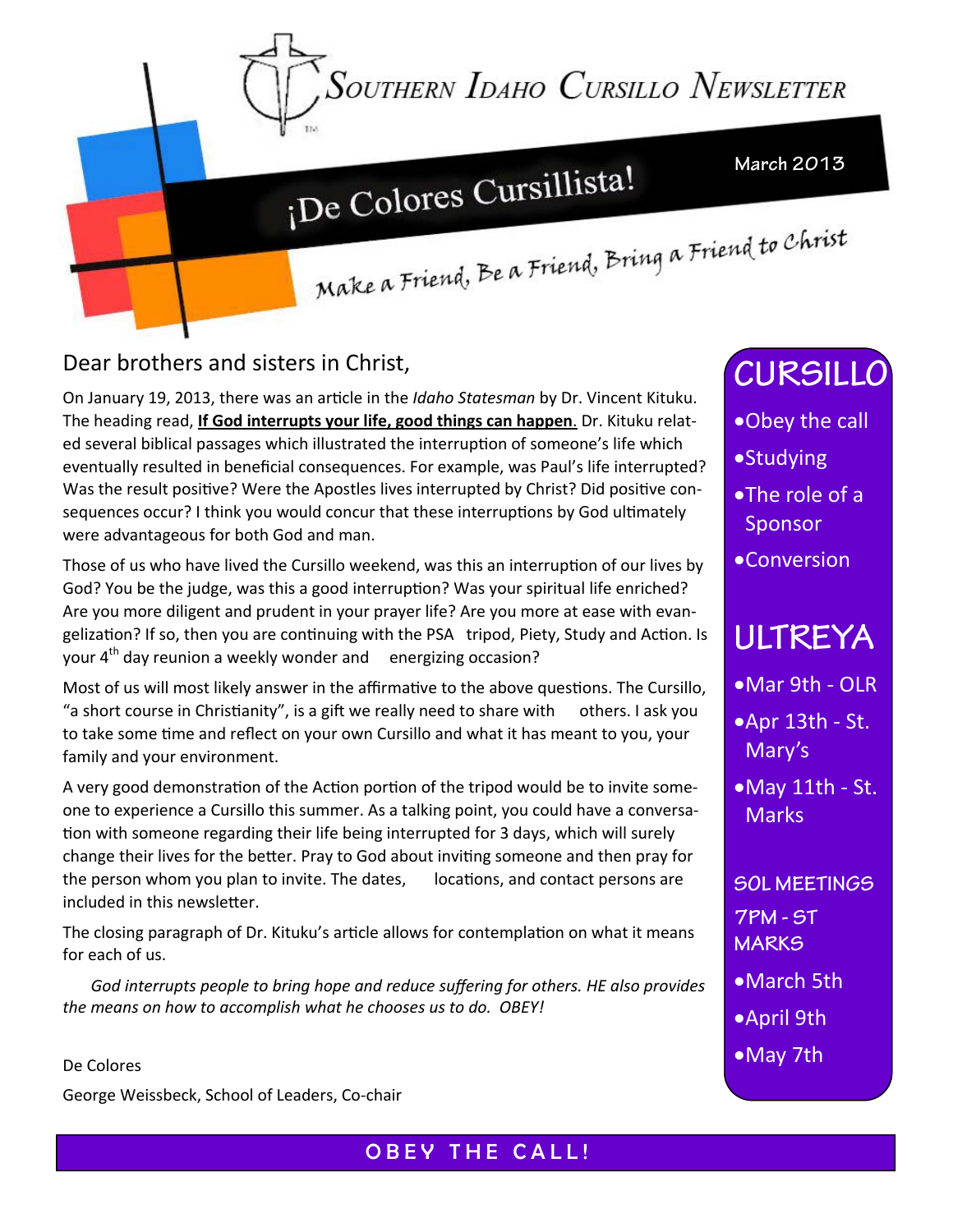

### **De Colores!!**

Last newsletter, I spoke of having a routine within a routine when praying and its importance to our prayer life. This newsletter, I want to talk about another routine that is essential and that is the routine of studying. It is important to schedule time to work on the study leg of your tripod because this leg is where we try to understand Christ

better and put on a mind of Christ. If we don't ever study what Jesus did or what he taught then how can we grow in our knowledge or love for Him?

I often hear discouragement because someone only reads 4 or 5 pages a night and they don't feel that they are progressing fast enough in their faith. Reading for 15 minutes a night or an average 5 pages means that you will read over 90 books in a 10‐year period. Let's examine this claim. Five pages a night for a year means that you will have read 1,825 pages. For a 10‐year period, that means that you have read 18,250 pages. For numbers sake, lets say that your average book is 200 pages, which means that in a 10‐year period you have read 91 books which can be life changing if you are reading great Catholic books. Your study does not have to involve reading books though.

Today more than any other time in history, we have more options in ways of formation. We can listen to podcasts, watch Youtube videos, read early Christian writings online along with many other options. Father Justin Brady in a recent reflection mentioned reading Catholic blogs, which presented a new option for study that I had never considered. He specifically mentioned the blogs on www.ncregister.com on the right side of the page. Simcha Fisher blogs on parenting and things Christians can learn from it. Jimmy Akins gives background on different things going on like the history of papal resignations. Edward Pentin breaks down the pope's discourse to the Rome Clergy and this is just some of the good nuggets of study that is currently in the blog section. For Lent, I am trying to set a routine of reading the blogs on that website and am really learning a lot. No matter how you are studying, make sure it is consistent and bringing you closer to Christ.

God Bless, Mike Schauble Southern Idaho Lay Director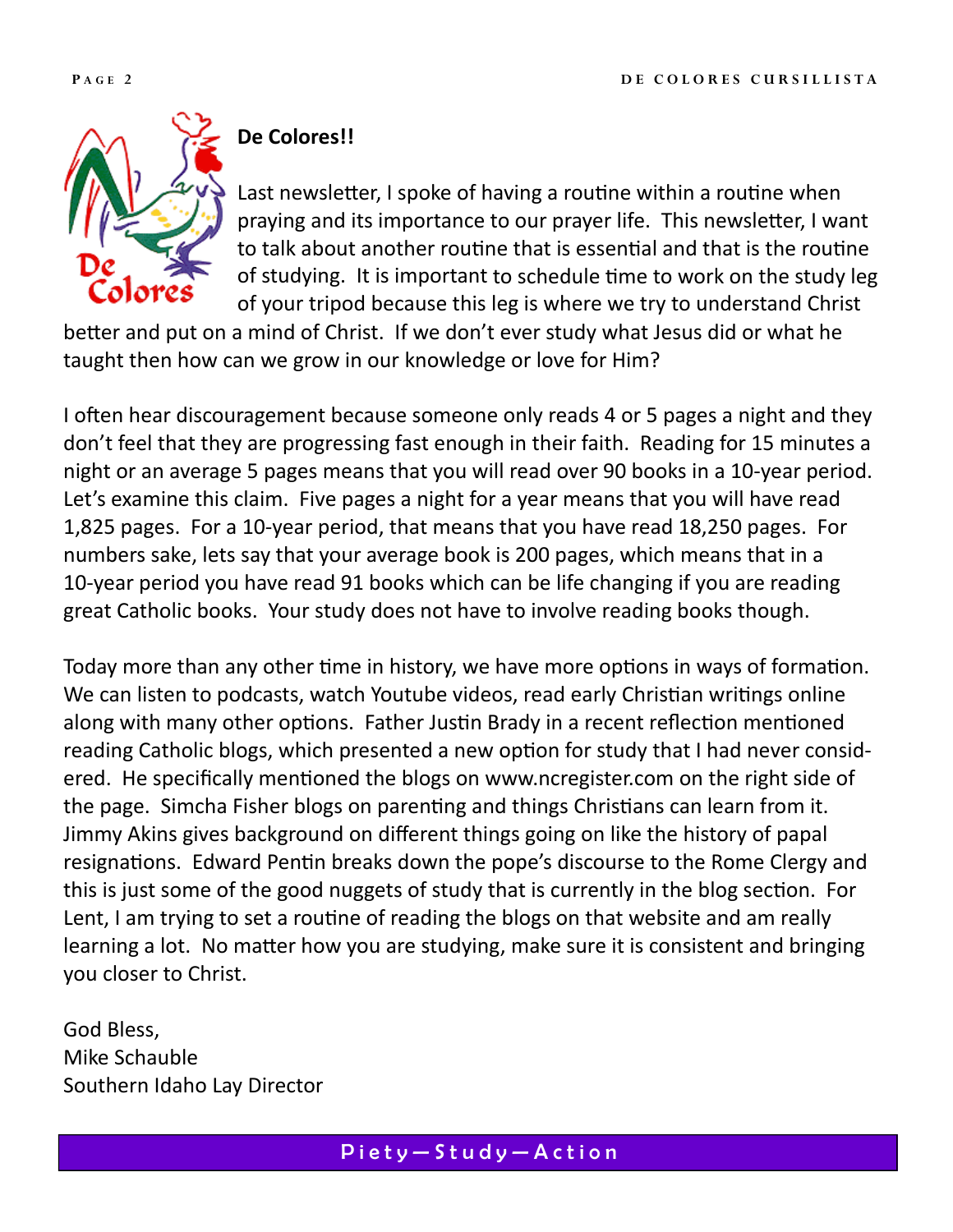#### DE COLORES CURSILLISTA



## **SPONSOR INFORMATION**

#### **Candidate Selection**

Those of us who are about to sponsor a candidate for a 3-Day Cursillo should be aware of the task to which we are committing ourselves and of the significance of our action.

#### **Requirements and Guidelines**

- 1. The candidate should have the potential to be a Christian leader and be capable of acting as an evangelical even among family, friends and associates.
- 2. The candidate must be 18 years of age or older.
- 3. The candidate should be a Catholic and able to receive the Sacraments.
- 4. There should be the opportunity for follow-up and support of the new Cursillista by his/her Cursillo Community through group reunion and Ultreya. (Remember: The PRIMARY DUTIES of the sponsor begin after the candidate has attended the Cursillo weekend.)
- 5. The candidate should not be under any unusual stress. (The Cursillo weekend is not intended to be used as a "cure" for marital or emotional problems, substance abuse, etc.)

#### **Candidate Preparation**

- 1. Pray before contacting a potential candidate.
- 2. There is no need to be secretive. Answer honestly any questions the candidate has about the movement or the weekend.
- 3. Explain the Cursillo 4th Day to the candidate (Group Reunion and Ultreya). These are in place to support their walk with God for the rest of their/our life.
- 4. Invite your candidate to attend group reunion and Ultreya before the Cursillo, if possible.
- 5. If possible, it would be beneficial to explain Cursillo to both husband and wife together.

#### **Sponsor Preparation**

- 1. Submit completed Candidate's Form and Sponsor's Commitment (including pastor's approval) to the Pre-Cursillo Chair.
- 2. If you cannot personally bring your candidate to the Cursillo weekend, arrange transportation. Candidates should not drive to the Cursillo site alone.
- 3. Do Palanca for your candidate and write a general and/or personal Palanca note.
- 4. Provide assistance to your candidate's family as needed throughout the weekend.
- 5. Attend the Closing and take your candidate home. (Notify candidate and spouse of approximate time of return on Sunday evening.)
- 6. After the weekend, help your candidate find a permanent group reunion.
- 7. Encourage your candidate to become a member of the Cursillo community by accompanying him/her to Ultreya and School of Leaders for the first 12 months.

#### What is a Sponsor?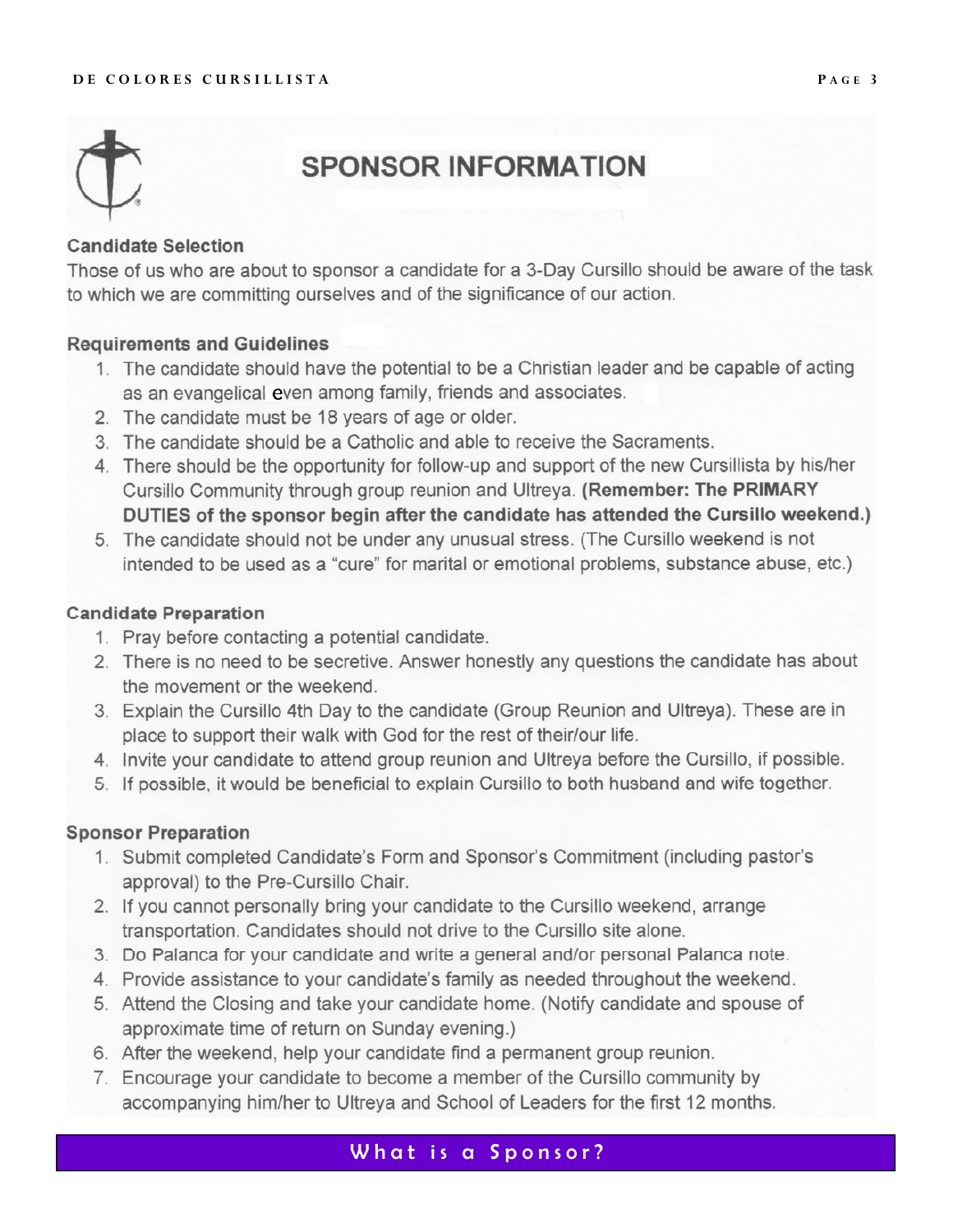

My name is Lucy Rodriguez.

I first read about Cursillo in my church's bulletin but I had no idea what it meant or how it would affect me. From the beginning I knew that it was something that I should participate in. Later, I was encouraged by a woman who had already made her Cursillo. So in January 2010, I signed up and joined a group of women at the Cursillo retreat. After the retreat I began discerning my vocation. This discernment helped me to recall my trip to Tanzania, Africa, in 1997 and to follow through on

my dream to return to Africa as a humanitarian volunteer. My discernment led me to travel to Tanzania for three months in the summer of 2011.

As a result, in November of 2011, I founded Operation Upendo, Inc., an Idaho Corporation (www.operationupendo.org). Operation means "action" and Upendo means "love" in Swahili the native language of the people of Tanzania. Operation Upendo was established to provide various aspects of humanitarian assistance to the poorest of the poor in the remote areas in the Njombe and Ruvuma Regions of Tanzania.

I believe all this came about because I attended the Cursillo retreat, which started a chain of events that may not have otherwise happened. I pray that you will attend the Cursillo retreat and, like me, begin to realize the life that God created you to live.

Lucy Rodriguez Cursillista ‐ 2010 **If God interrupts your life, good things can happen. Dr. Kituku** 

## SUMMER 2013 CURSILLO DATES

MEN: June 20-23 @ OLR , Tom Allen - Rector WOMEN: July 11-14 @ OLR, Melissa Murano - Rectora